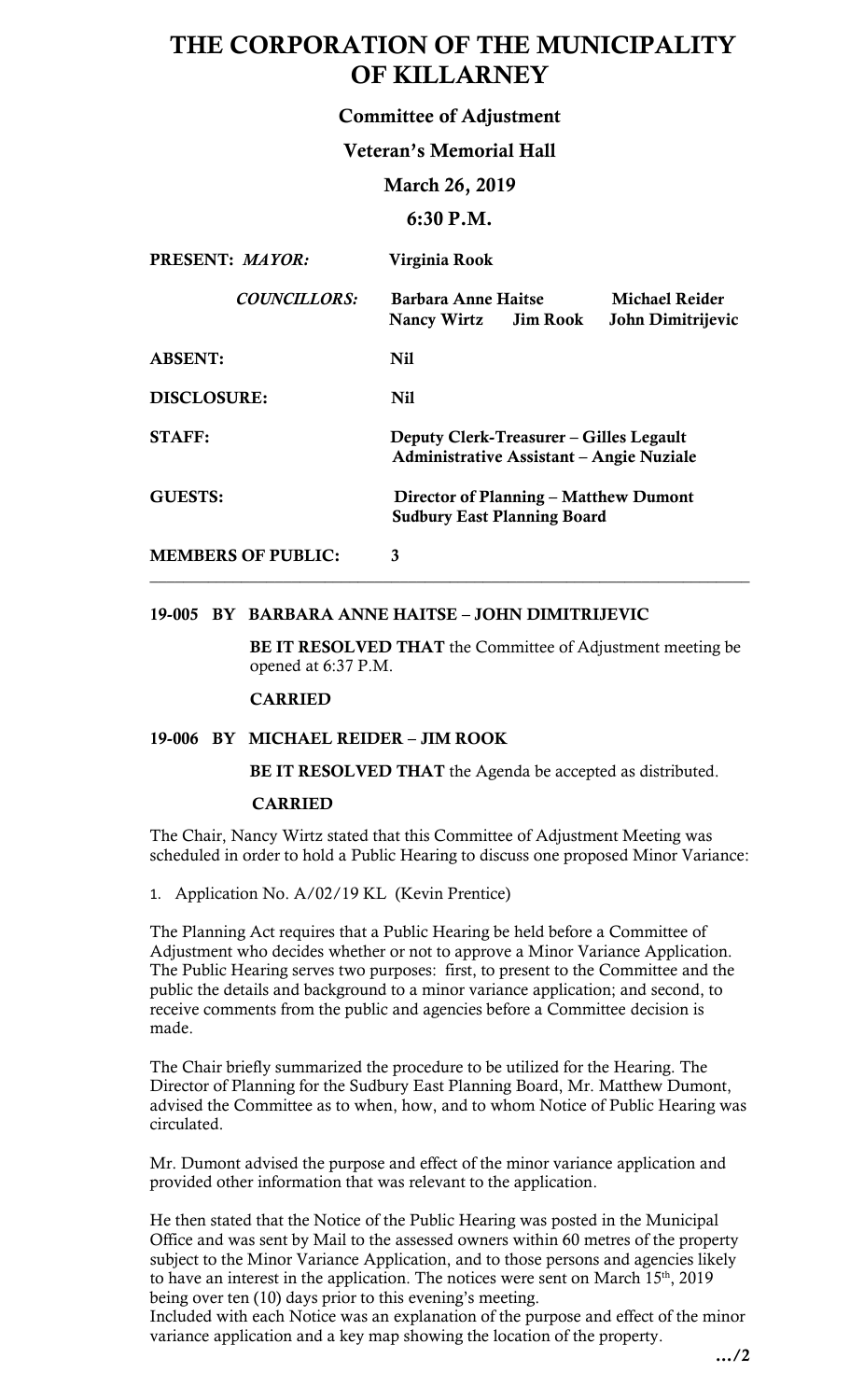The Chair then declared this portion of the meeting to be a Public Hearing to deal purpose and effect of the minor variance application, provided additional with Application No. A/02/19/KL (Kevin Prentice). Mr. Dumont advised of the information that was relevant, and summarized the correspondence received to date regarding the application as follows:

 The lands are located on the south side of the Killarney Channel in the community of Killarney, south of Highway 637. The adjacent properties to the west and east are waterfront residential uses.

 The purpose of the Application for Minor Variance is to permit a reduced minimum distance of the Optimal Summer Water Level of 5.09 metres instead of the 20.0 Law 2014-29, which will facilitate the construction of a seasonal dwelling. metres required by the 'Waterfront Residential (WR)' provisions of the Zoning By-

 With respect to the Official Plan policies, Section 4.5.1 of the Official Plan states that minor variances must consider the four tests as outline din Section 45(1) of the Planning Act, R.S.O. 1990, Chapter P.13, which states that a variance from the Zoning By-Law should:

- a) be minor;
- b) be desirable for the appropriate development or use of the land, building, or structure;
- c) maintain the general intent and purpose of the Zoning By-Law;
- d) maintain the general intent and purpose of the Official Plan.

 With respect to compatibility, the subject property is adjacent to a seasonal cottage to the west and east in which both cases, are located within the optimal summer water level setback because of the existing topography/terrain constraints. The area predominately comprises of rock bluffs near the Killarney Channel. Both existing cottages, west and east of the subject property, are located on rock bluffs, therefore is not anticipated to be any negative impact on the subject property.

The Minor Variance Application can be supported because it satisfies the four tests.

With respect to zoning, the subject property is vacant and the owner wishes to construct a seasonal cottage located approximately 5.09 metres from the optimal summer water level (OSWL). Part of the design of the seasonal cottage includes a gazebo which is oriented to face the waterfront. The proposed seasonal cottage is technically located at a further distance of 9.69 metres from OSWL. The applicant is restricted from locating it in compliance with the Zoning By-Law because of the existing rock bluff and due to the location of the proposed septic system which is in the rear yard. With respect to total lot coverage (15% is permitted), the proposed seasonal cottage will have no negative impact on the lot coverage because the lot is 1.29 hectares in area and the proposed seasonal cottage is approximately 1200 square feet.

No comments were received through agency circulation or from the public.

 The application can be supported from a planning perspective provided that the attached conditions area fulfilled with respect to the minor variance.

 The Chair invited any presentations from the applicant that he/she may want to make.

The applicant was not present.

 The Chair invited questions and comments from members of the public and the committee.

Questions and comments regarding the application were answered by Mr. Dumont.